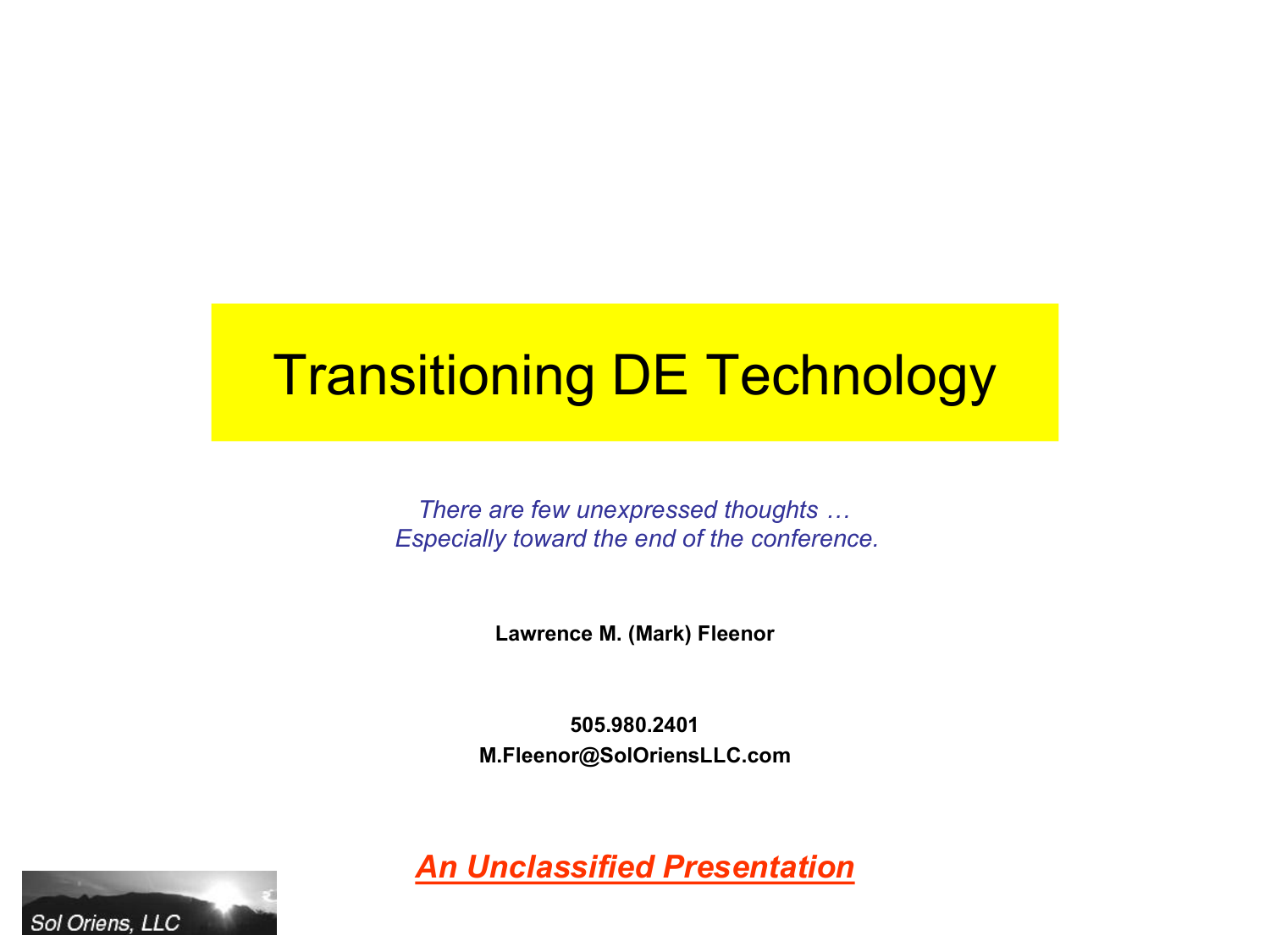## A New Kind Of Weapon From The Pages Of Science Fiction

#### **With A Whole List Of Real or Perceived Issues**

#### **Deep Magazine**

•Lots of Shots based on Fuel Consumption

#### **Speed of Light**

*Paradigm Shifts*

- Immediate attack from tactical to strategic ranges
- Impossible to outmaneuver

### **Precision Engagement**

- High value, selectable targets
- Rapid retargeting

### **Controlled Effects**

- Minimum collateral damage
- Ability to work in a non-lethal effects space

*A Basic Communications Challenge*

#### *Competition with conventional programs*

#### *Sketchy direction*



*Balancing legacy and new requirements*

> *Misunderstood requirements*

> > *Questionable cost-benefit*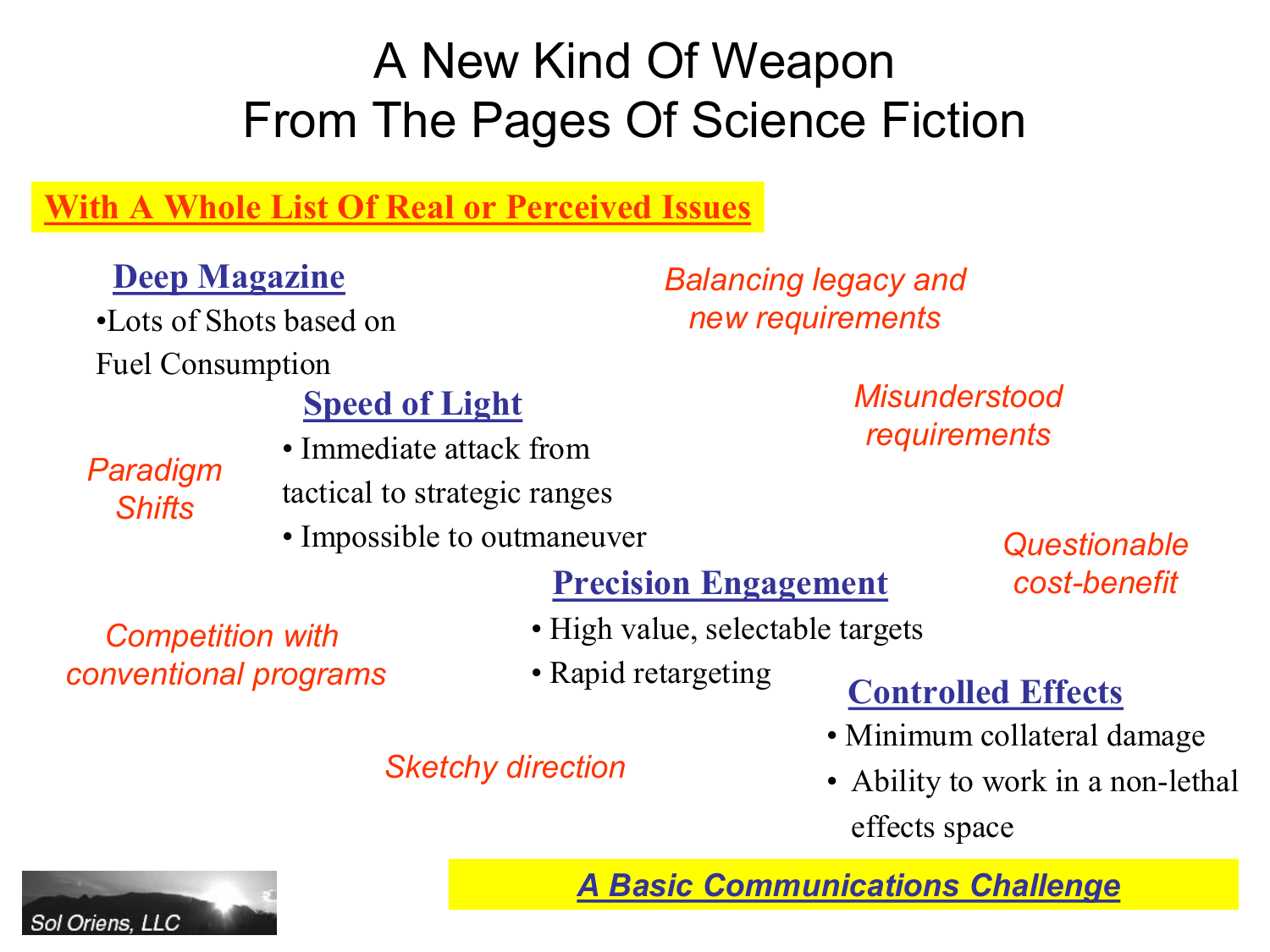# Management of Technology Transition

- Balancing Tech push & User pull
- Consciously moving from basic to applied technology development, then refinement and packaging
- Forming and living up to expectations
- Matching capability with requirement
- Crafting demonstration programs
- Showing Military Utility
	- $-$  Multi-function / multi-role weapons system
	- Earning a place on a weapons platform

There has not always been a common frame of reference linking Technologists and Warfighters

**"***Crossing the Chasm"* seems a pretty good paradigm for this sort of technology development

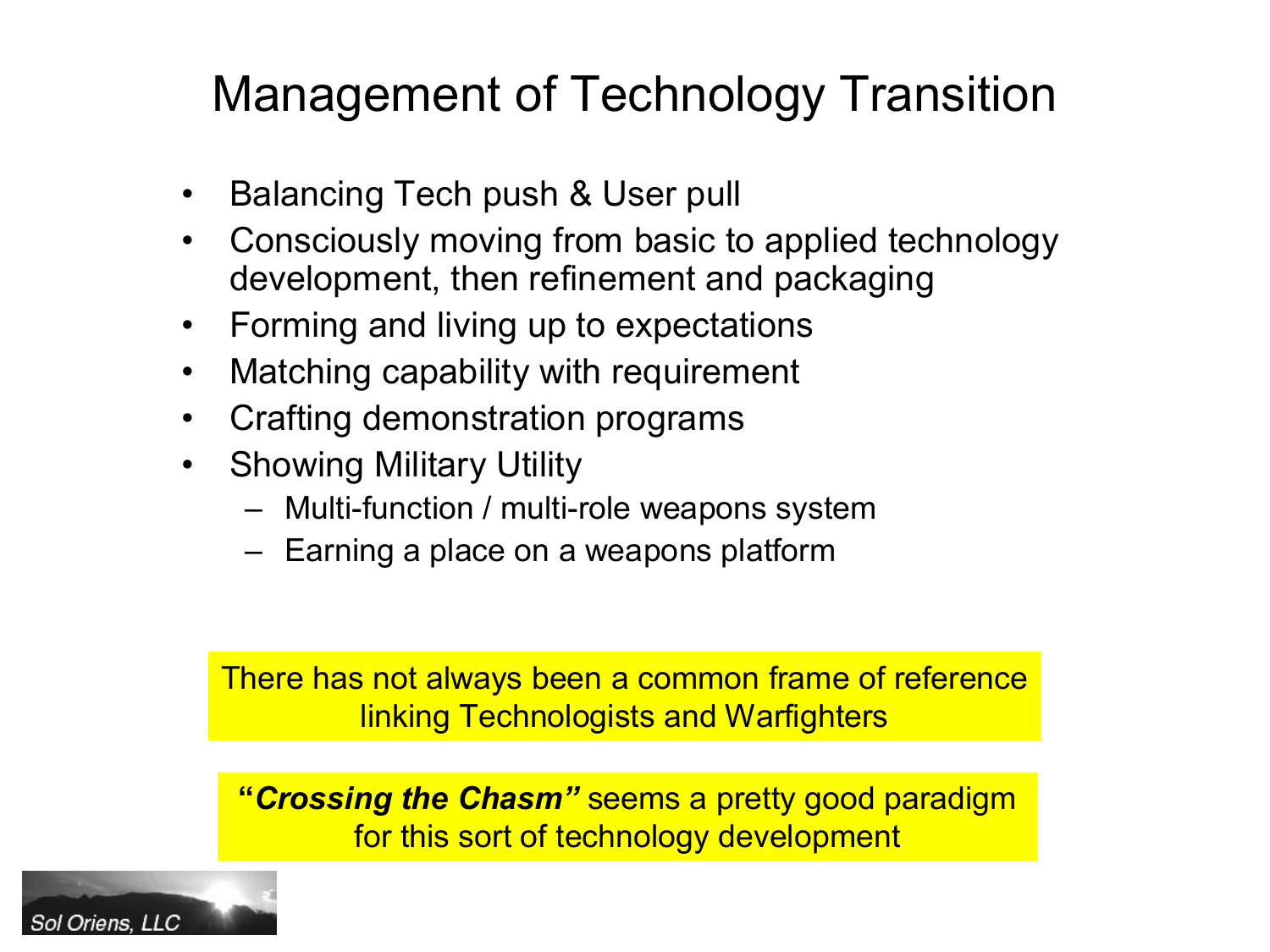## A Reasonable S&T Budget

| <b>\$M</b>                               | <b>FY06</b> | <b>FY07</b> | <b>FY08</b> | <b>FY09</b> | <b>FY10</b> | <b>FY11</b> | 06-11<br><b>Total</b> | TRL <sub>6</sub><br><b>Date</b> |
|------------------------------------------|-------------|-------------|-------------|-------------|-------------|-------------|-----------------------|---------------------------------|
| <b>Concept-Guided Technology</b>         |             |             |             |             |             |             |                       |                                 |
| ATL-Spiral 1 (USSOCOM)                   | 61.0        | 44.0        | 88.0        | 75.0        | 75.0        | 46.0        | 389.0                 | 2011                            |
| Airborne Tactical Laser (AF)             | 11.6        | 27.9        | 27.7        | 27.4        | 28.5        | 29.3        | 152.4                 | 2009                            |
| <b>GBL Counterspace Tech (AF)</b>        | 8.4         | 8.7         | 7.9         | 8.1         | 7.9         | 8.0         | 49.0                  | 2009                            |
| ABL Tech (AF)                            | 5.2         | 6.1         | 6.4         | 6.7         | 7.4         | 8.1         | 39.9                  | 2005,9                          |
| <b>Relay Mirror Tech (AF)</b>            | 7.8         | 8.7         | 8.5         | 8.4         | 8.4         | 8.6         | 50.4                  | 2014                            |
| Laser Technology Prog (MDA)              | 43.5        | 48.1        | 48.8        | 50.4        |             |             | 190.8                 | 2006,7                          |
| <b>Ground Mobile Tactical HEL (Army)</b> | 29.1        | 35.4        | 41.5        | 47.6        | 47.4        | 50.5        | 251.5                 | 2015                            |
| Ground Mobile Electronic Attack (Ar)     | 9.0         | 14.4        | 22.0        | 18.6        | 10.6        | 11.0        | 85.6                  | 2012                            |
| Countermine/Counter IED (Army)           | 6.1         | 7.7         |             |             |             |             | 13.8                  | 2007                            |
| Vehicle Stopper/Area Denial (Army)       |             | 4.2         | 10.7        | 18.2        | 12.7        | 9.5         | 55.3                  | 2012                            |
| Anti-Sensor Tech (AF)                    | 10.4        | 4.2         |             |             |             |             | 14.6                  |                                 |
| Airborne Electronic Attack (AF)          | 17.4        | 17.8        | 17.7        | 18.6        | 18.9        | 19.2        | 109.6                 | 2012                            |
| Airborne Active Denial (AF)              | 11.4        | 17.4        | 14.8        | 12.9        | 4.9         | 5.0         | 66.4                  | 2011                            |
| <b>FEL Scaling (Navy)</b>                | 10.0        | 10.0        | 10.0        | 10.0        | 10.0        | 10.0        | 60.0                  |                                 |
|                                          |             |             |             |             |             |             |                       |                                 |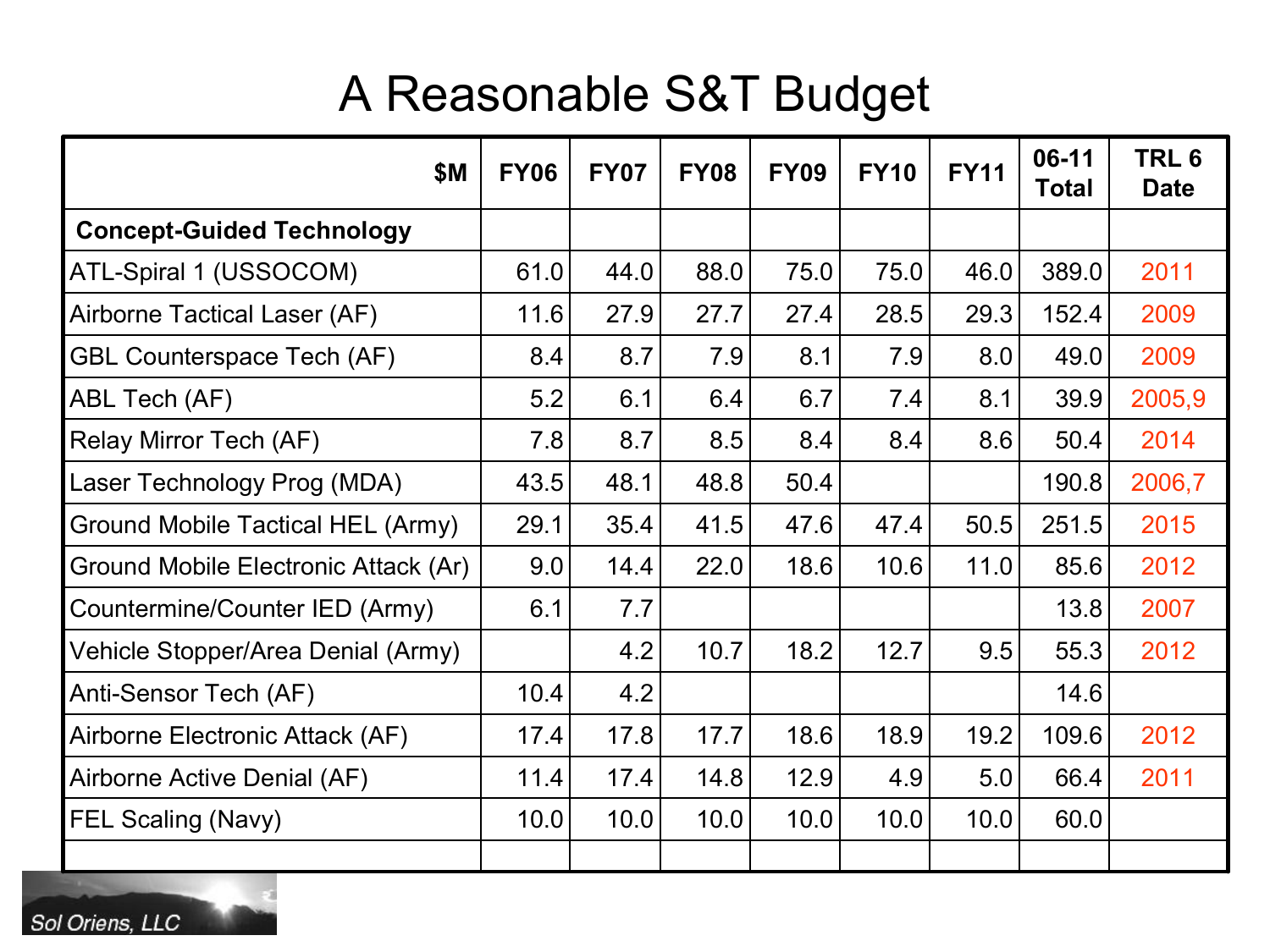## …and Some Demo Programs

| <b>DE System Development</b><br><b>Programs</b>    | <b>FY06</b> | <b>FY07</b> | <b>FY08</b> | <b>FY09</b> | <b>FY10</b> | <b>FY11</b> | 06-11<br><b>Total</b> | <b>Demo</b><br><b>Date</b> |
|----------------------------------------------------|-------------|-------------|-------------|-------------|-------------|-------------|-----------------------|----------------------------|
|                                                    |             |             |             |             |             |             |                       |                            |
| Airborne Laser (ABL)<br>(MDA)                      | 555.0       | 609.0       | 471.0       | 454.0       | 461.0       | 470.0       | 3020.0                | 2008                       |
| <b>Advanced Tactical Laser</b><br>ACTD (USSOCOM)   | 61.0        | 12.0        |             |             |             |             | 73.0                  | 2007                       |
| <b>Active Denial System</b><br><b>ACTD (JNLWD)</b> | 4.3         |             |             |             |             |             | 4.3                   | 2005                       |
|                                                    |             |             |             |             |             |             |                       |                            |

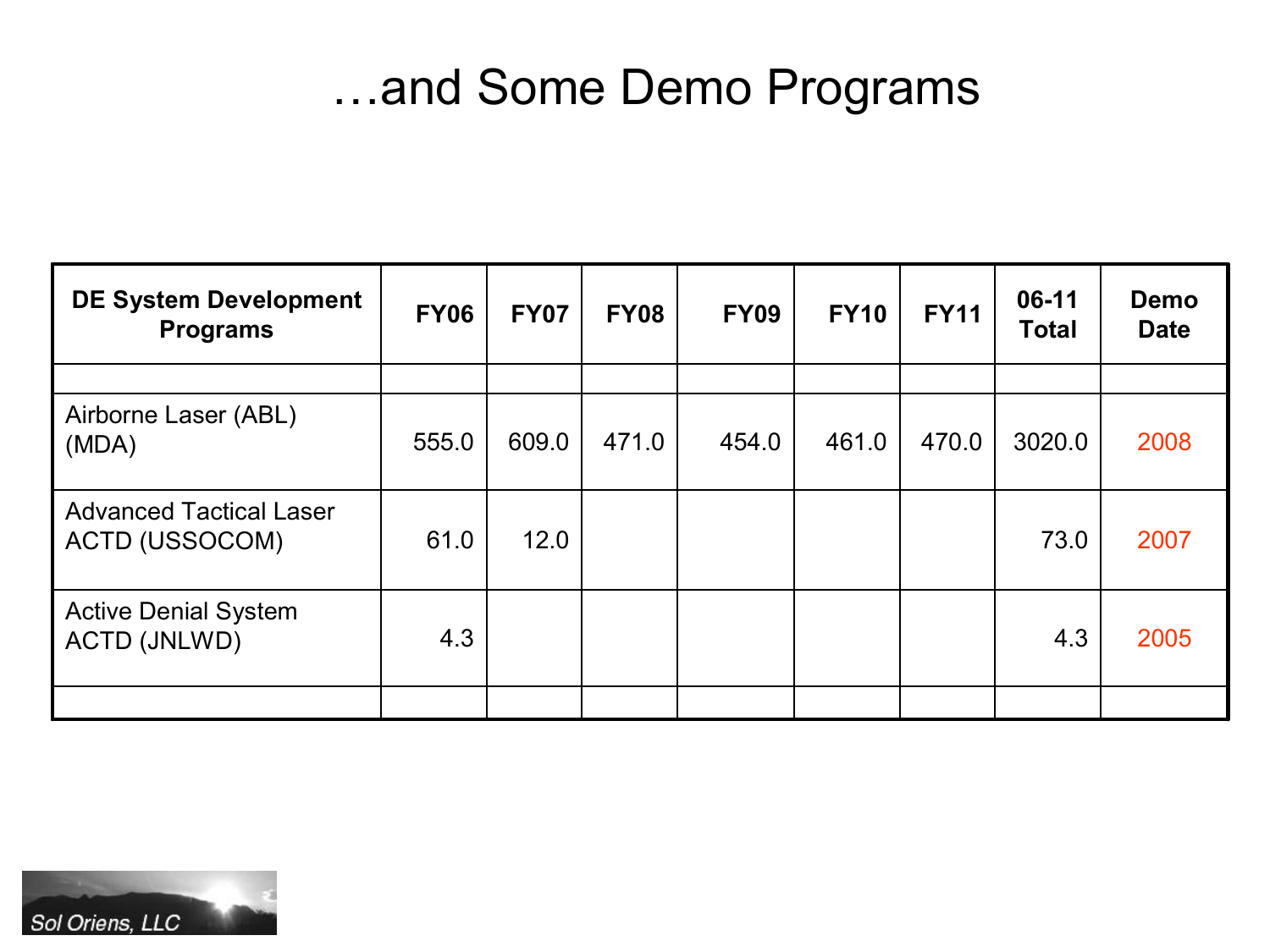# *How Do* You Get DE into DoD Inventory?

Established Need Military Worth Assmt. Capability Awareness Measured Robustness Measured Effectiveness CONOPS BDAeffect verification Favorable Cost/Benefit Training and Logistics



Technology Development

*Some Claim They've Done It*

*Applicability Maturity Attribute Mix Show Effectiveness*

*Some Claim It's Impractical or Impossible*

Funding

•S&T •ACTD •Directed •POM

Human Effects •Enemy •Friendly

JAG Review

T & E

Policy Matters

•Noncombatant

Does This Look Like Any Other Hi-Tech Weapons Program?

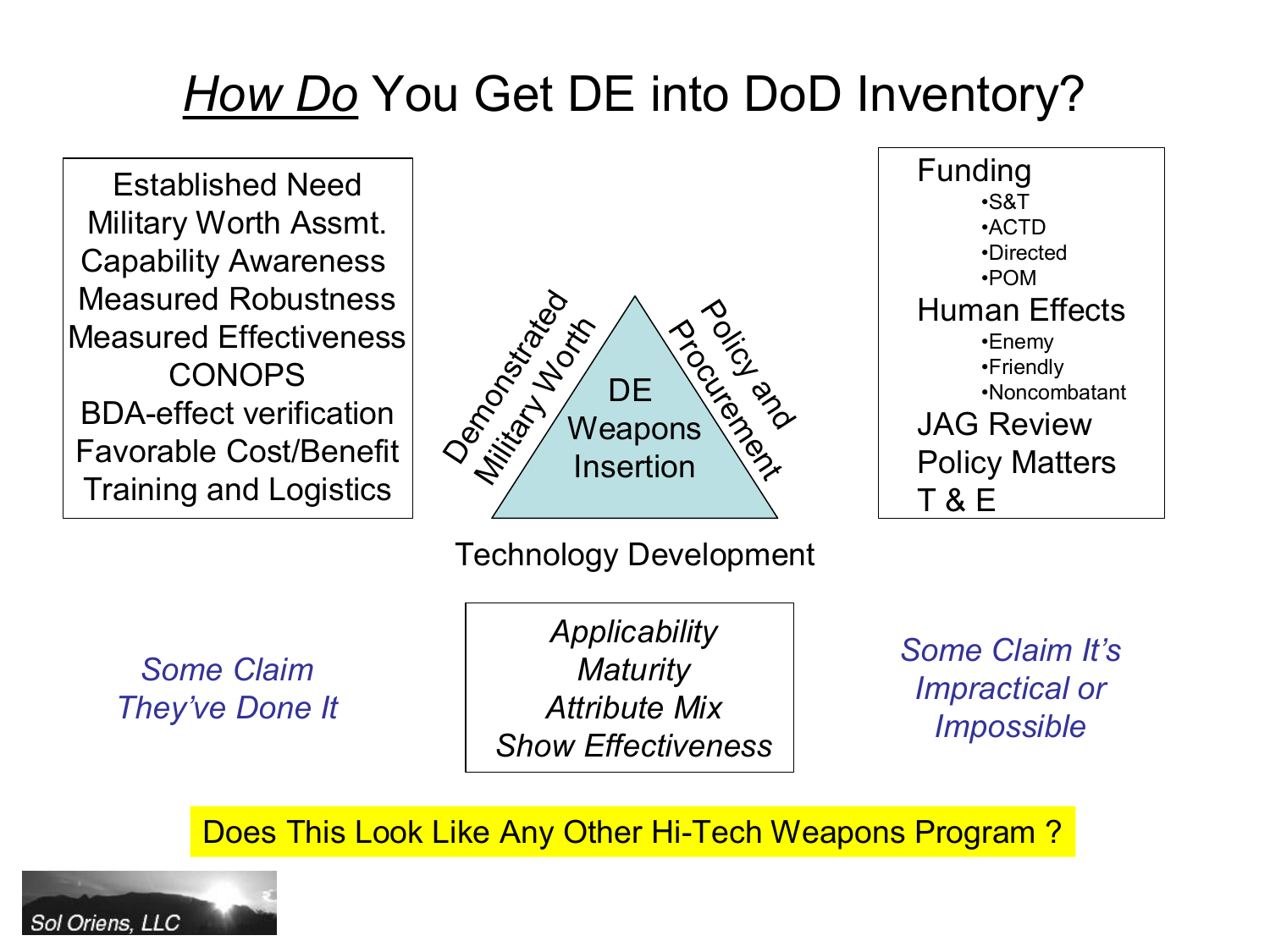## So What's Harder About Fielding DE?

Established Need Military Worth Assmt. Capability Awareness **Robustness Effectiveness CONOPS** BDAeffect verification Favorable Cost/Benefit Training and Logistics



#### Technology Development

*There is still a basic tech maturity and product development timeline*

Sol Oriens, LLC

*Applicability Maturity Attribute Mix Interoperability Show Effectiveness*

New Start •ACTD •Directed •POM Human Effects •Enemy •Friendly •Noncombatant JAG Review Policy Matters T & E

*There are some recent Transition success stories*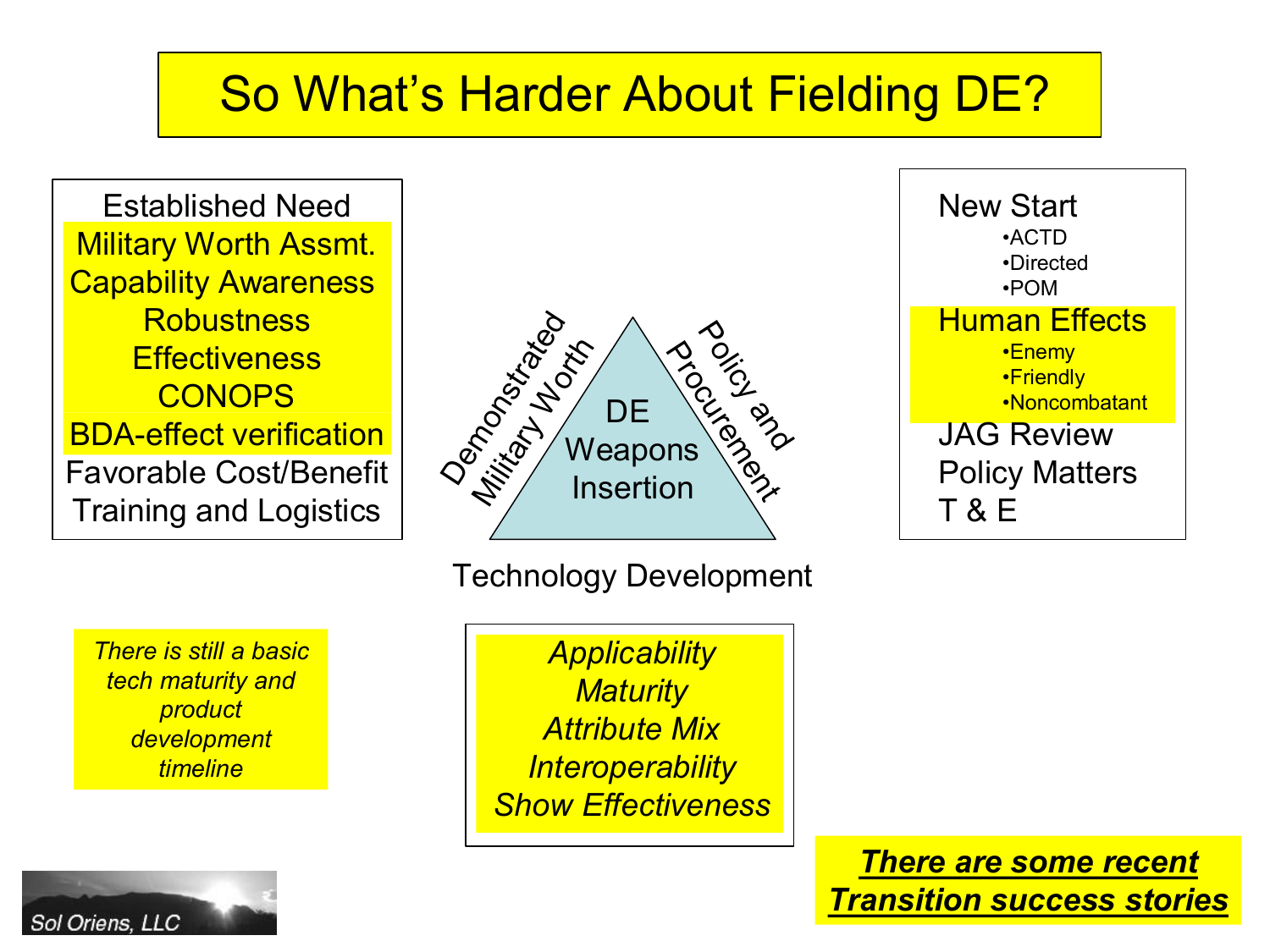# Evidence of Forward Progress

– as measured by recent talks at DEPS

- DE Bio-effects Overview
- Active Denial Program
- RF DE Against IED
- The NIRF System

Sol Oriens, LLC

- SPARROW Portal Protection System
- HPM Counter-Manpads Effects
- Models and Predictive Capabilities for Assessing Computer Systems
- Round-to-round Comparisons of Susceptibility Measurements for a Missile Seeker
- Vehicle Engine Stopper Historical efforts Summary
- DTRA Counter-HPM Program
- Virtual Prototyping of an HPM System

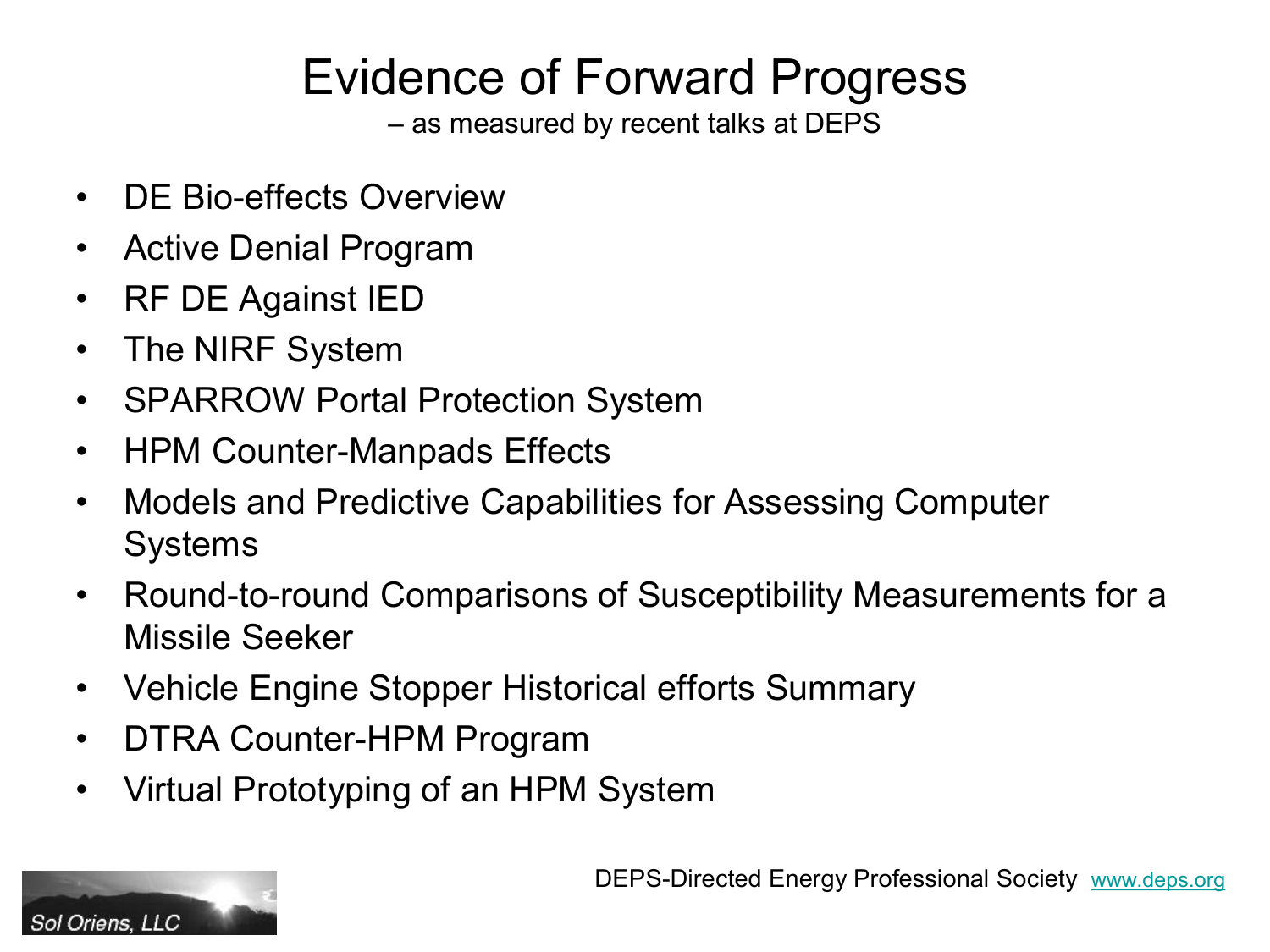## Success Path

- Continuing to target mature, useful technologies with an arguable case for military worth  $-$  and a committed early-adopter for the military capability
- Adeptness at matching non-conventional war-fighter requirements to appropriate DE Solutions
- Continuing advances in BDA, user confidence, and budget/ policy acceptance
- Executing compelling military worth demonstrations with clear and reasonable evaluation criteria
- Technology transition with appropriate emphasis on –ility issues

• Technology insertion, weapons system procurement, and fielding *Adaptability and Some Measure of Patience are Required*